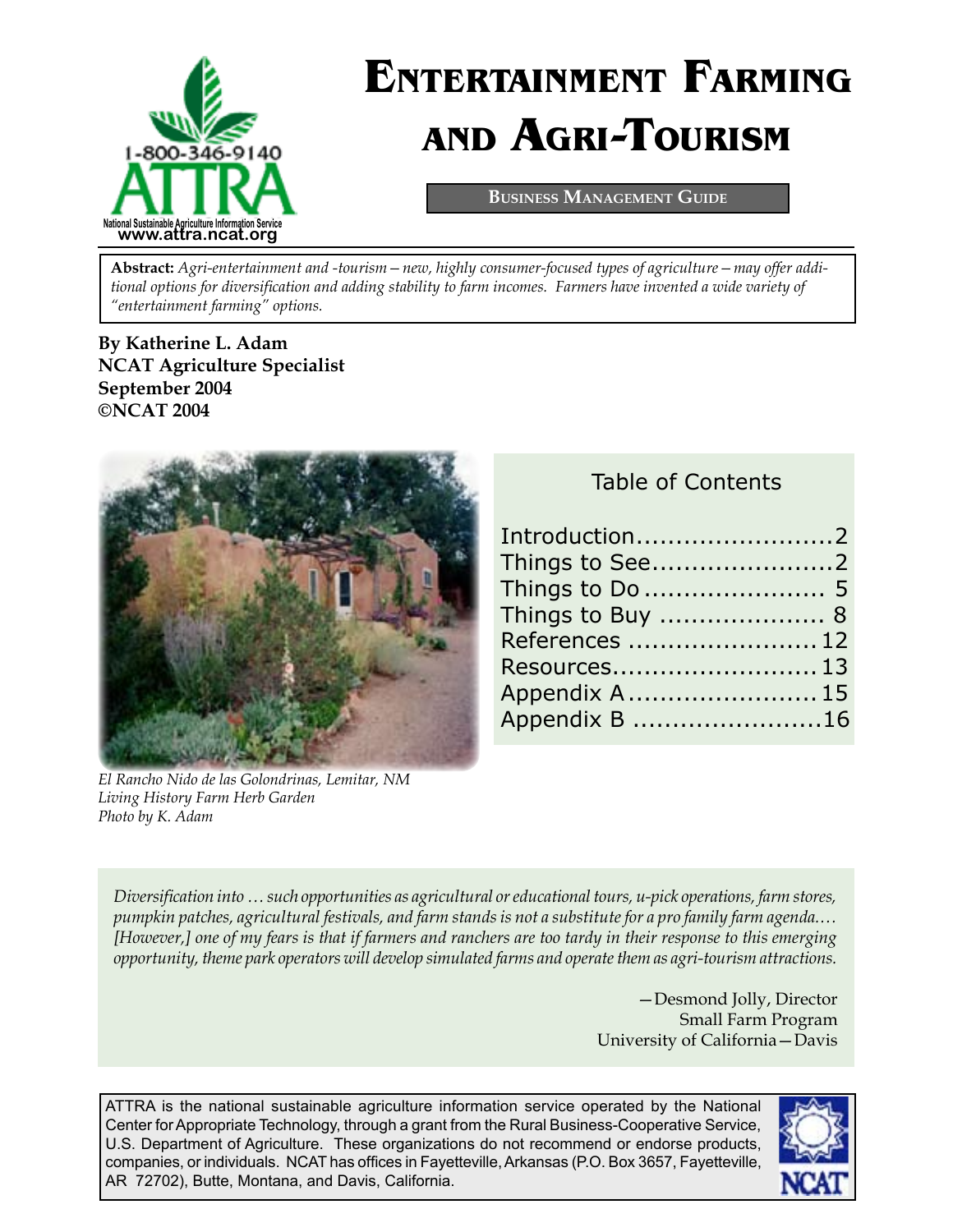### **Introduction**

Joel Salatin, innovator in small-scale agriculture and proprietor of Polyface Farm in Virginia, has published a handbook for beginning farmers. (1) In it he offers a perspective on an important dimension of the future of American farming—education and entertainment. At least one state—Vermont—has re-directed the bulk of its support for agriculture into rural tourism. Salatin and other agricultural writers believe that this is what the public wants and will pay for.

While the popularity of specific enterprises—such as pumpkin patches or U-Pick orchards—may ebb and flow, the public's desire for a "farm experience" remains. Small diversified farms are ideally suited to agri-entertainment. Unlike the mega-hog facility or a corn/soybean operation producing bulk commodities, the small farm can recreate an earlier, simpler, human-scale vision of farming. The chief qualification for the rural landowner who expects to make a living from the land through agri-tourism is the desire and the ability to cater to tourists and meet their expectations of a farm visit.

Tourism is an important industry in many states. For example, it is the second largest industry in New York and the largest in Arkansas. Most writers agree on three main components of rural tourism: small businesses, agricultural events, and regional promotion. Some state agri-tourism promoters lump direct-marketing methods such as CSAs, as well as farm sales of such specialty crops as flowers, garlic, and Asian pears, within the general category of agri-tourism. State-led agri-tourism initiatives work to expand existing businesses, create new festivals and farm markets, and tie this all together regionally to attract visitors. Federal, state, and corporate grants funded the 500-mile Seaway Trail along Lake Ontario in New York, providing advertising and promotion of its agri-tourism enterprises along the way.

There are three agri-tourism basics: Have something for visitors to see, something for them to do, and something for them to buy. How well you relate the various components (through a theme or otherwise) will determine how successful your entertainment enterprise will be. Things to see and do are often offered free, but there is still a lot

of money to be made selling to visitors. Research shows that tourists buy mainly food, beverages, and souvenirs.(2)

#### **Advice for New Ag Entrepreneurs**

Starting any new enterprise can be risky. Before investing money, time, and energy in an unconventional agricultural business, new entrepreneurs should complete personal, market, project feasibility, and financial evaluations. Workbooks are available to help work through the questions that arise in enterprise planning. Technical and managerial assistance in these evaluations is available from a wide variety of sources. These include county Extension educators, local and regional organizations committed to rural economic development, small business development centers, state departments of agriculture, economic development agencies, banks, tourism agencies, state universities, and local community colleges. For a brief agri-tourism development checklist, see Appendix A. A business plan can then be developed (basically a spreadsheet) to evaluate the enterprise financially. For guidelines, see the 2004 ATTRA publication *Agricultural Business Planning Templates and Resources*.

## **Things to See**

### *Educational tours*

In 1993, 14 farmers in largely agricultural Dutchess County, New York, cooperated in creating an educational tour using "crop art" as the focal point. Their aim was to publicize the plight of the family farmer and create a positive image of agriculture for the next generation of urban voters and consumers. The art consisted of large sculptures made from hay bales and other farm crops. (Different types of crop art will be discussed in more detail below.) One of the tour's sponsors, Farm Again, is an organization that matches beginning farmers with retiring farmers to ensure that land is kept in family-sized agricultural production. Others involved in sponsoring the

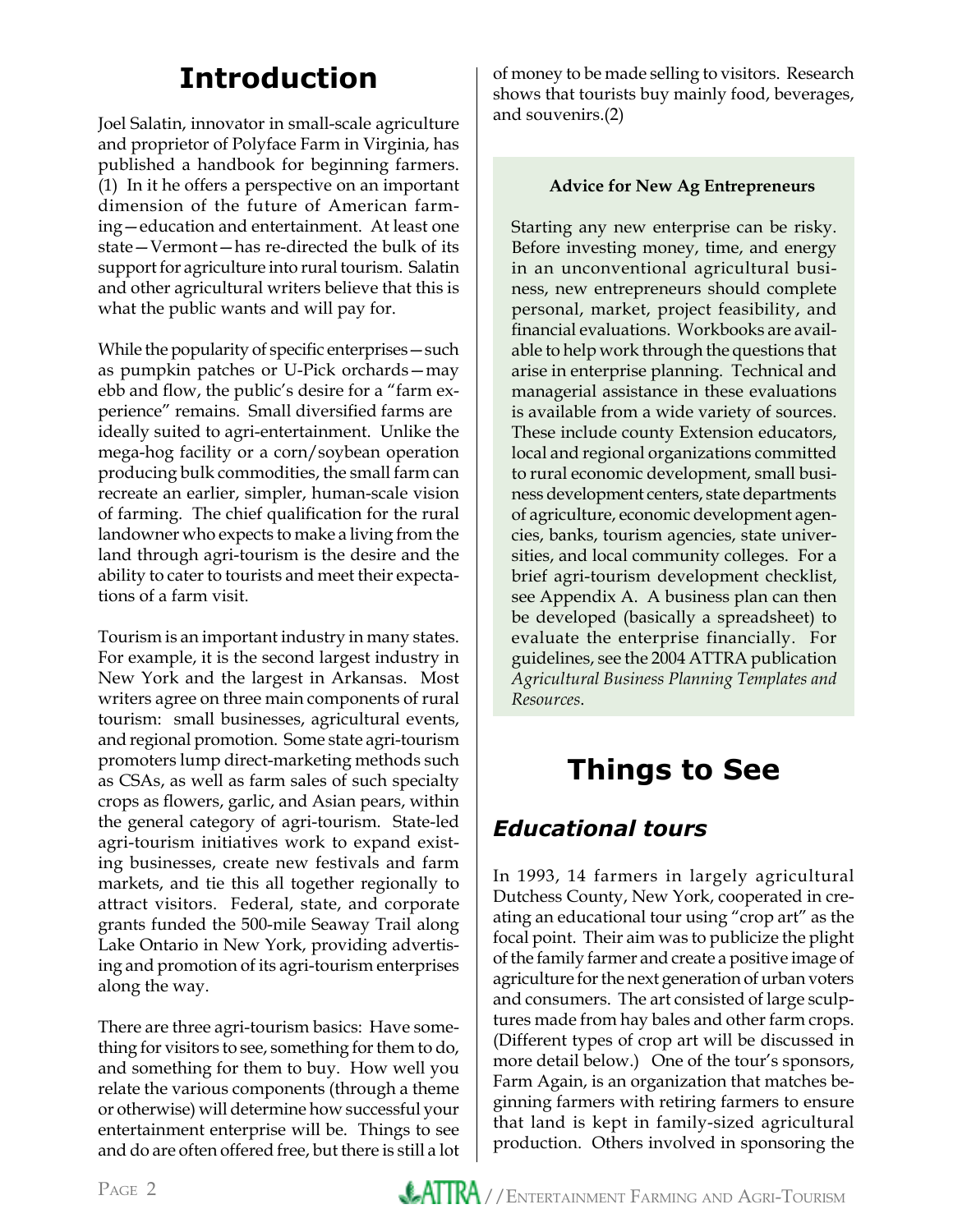project included Cornell Cooperative Extension, the local Farm Bureau, and the Dutchess County tourism agency.

At the same time, Farm Again sponsored a farm tour project for school children as part of its aim to "re-invent agriculture" in a farming community on the edge of suburban sprawl.(3) This type of tour is part of an overall regional public education strategy, exemplifying comprehensive organization and far-reaching goals. At the other end of the scale, the Wachlin farm ("Grandma's Place"), Sherwood, Oregon, provides a package deal for its specialty— school tours. They charge \$4 per child, and the children get any size pumpkin they can carry from the field, food for animals in the petting zoo, and a 20-minute talk on farming.(4)

While having several tour farms in close proximity is always desirable, most farmers interested in agri-tourism develop individualistic farm attractions. Many herb farms open to the public include a tour of the different herbs they are growing, and may include "nature walks" to show wild plants in their native habitat—riverbank vegetation, scarce examples of native prairie, rock outcroppings, or natural woods. (Former pasture land or plowed ground let go to weeds is not recommended for a nature walk.) For a profile of an herb farm that offers tours, see the ATTRA publication *Lavender Production, Products, Markets, and Entertainment Farms*.

Archeological sites are usually too fragile to become the focus of regular tours by the public. However, many farms have done well with recreations of former eras.

### *Historical re-creations*

Creating an agri-tourism attraction on your farm can be a lot of work and must be a labor of love. Some attractions grow out of the owners' hobby collections—old farm machinery, log buildings, heirloom seeds, old bird houses, even a narrowgauge railroad. Most, however, are created new from the owner's concept—especially one that appeals to children.

#### **A unique Iowa "little village"**

A unique form of agri-entertainment is the "little village" run by Farn and Varlen Carlson of Stanhope, Iowa. The tiny community includes a school, general store, church, livery stable, and blacksmithy. Appropriate artifacts fill the buildings, which are one-half to two-thirds scale. The Carlsons hope to add a barber shop, telephone office, bandstand, and fire station. There is an admission charge for viewing all the buildings, and the Carlsons cater to bus tour groups. Groups can also arrange to have barbecues at the village. Special events scheduled during the year include a threshing bee, an ice cream social on Father's Day, Apple Cider Days in August, and a Christmas Stroll, when the Village is decorated for the season.(5)

### *Processing demonstrations*

Wineries and microbreweries have long appealed to the public's fascination with how foods and beverages are made. Other possibilities are water-powered grist milling, sorghum milling, apple butter making, cider pressing, maple sugaring, sheep shearing, wool processing all activities with an old-timey flavor.

#### **A rural theme park**

Smiling Hills Farm, Westport, Maine, converted from a dairy farm into an agri-tourism business in the 1980s. The farm now draws 100,000 people a year and employs 100. Attractions include ice cream and sandwich sales, a petting zoo, a retreat center specializing in one-day mini-retreats, and activities for the 700 school children per day that may visit. Kids can climb in, on, and over a wooden train, a fire truck, and a small barn with a loft and places for cute photo opportunities. They can dig sand with kid-powered backhoes and steam shovels. Children mingle with animals in the petting barn area. Ducks and rabbits have the run of their own doll-house-like "Duck House" and "Rabbit House." Group activities include tours, birthday parties, summer farm programs, wagon and sleigh rides, Halloween and maple season events, and cross-country skiing and skating in the winter.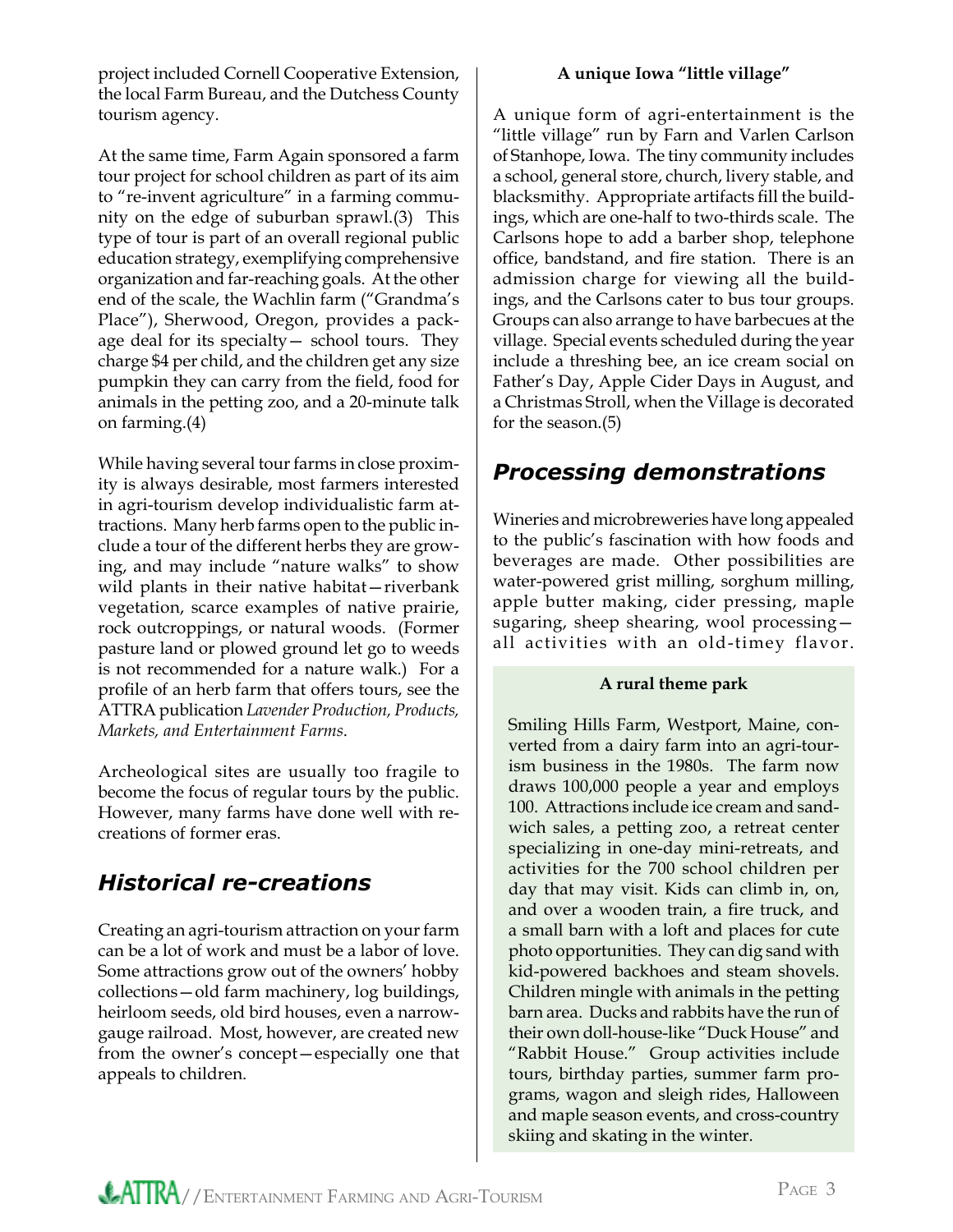### *Crop art*

Invite a crop artist to turn one of your cornfields into a work of art. It will be the talk of the countryside and may attract national media attention (especially if an actor dressed in a pale blue wetsuit with antennae on his head runs around and periodically pops up at unexpected times near the artwork). The crop art displayed by the fourteen Dutchess County, New York, farmers attracted thousands of visitors, including 1,000 school children, a month. Additional people came to their summer on-farm educational programs intended to strengthen urban ties to agriculture. Many farms that encourage school tours aim to build goodwill and long-term customers, rather than charging for the tours.(6)

Crop art runs the gamut from the fanciful sculptures of Dutchess County to floral designs, from designs mowed in a field to Halloween pumpkin displays like those seen on the Rohrbach Farm near St. Louis. Most crop art—at least in the Midwest—consists of designs cut into standing grain crops in a field, or alternatively, designs created by different colored plantings. Such crop art is best viewed from the air or from a raised structure. There have also been proposals for creating mound-like structures with Native American designs outlined in edible native plants, and there are agricultural mazes—which provide something to do as well as see. There are a number of full-time professional crop artists advertising on the Worldwide Web, as well as maze designers and franchisers. (Mazes are discussed more fully below.)

Madera County, California, farmer Darren Schmall originated the "Pizza Farm" concept, a subspecies of crop art. One field is devoted to a circular arrangement of crops and animals. Pie-shaped wedges of pepper plants, wheat, tomatoes, and so on represent pizza ingredients. Several sections house hogs and cattle (representing sausage and cheese). This is reportedly one of the fastest-growing types of crop art. Children use a coin-operated feed pellet machine to feed the animals.

Visitors expect to pay admission to farm attractions—even to view (and photograph) crop art. Maze operators generally charge admission. Joel Salatin advises farmers to build a haybale observation deck with a view of the maze, so that grandparents can take photos. Sales of food, beverages, and photographic supplies can take place here. Charge for some things, and give something away free. "While no one is certain that providing some activities free of charge improves the net return to the farm, they undoubtedly increase the farmer's gross receipts through increased customer traffic."(7)

### *Natural features*

An outstanding natural feature on a farm may become a tourist attraction—a bluff or rock outcropping, a waterfall, a grove of persimmon trees, a stream, or a spectacular view. Water is a popular natural attraction; sometimes natural features of interest to a visitor may have been overlooked by the farmer.

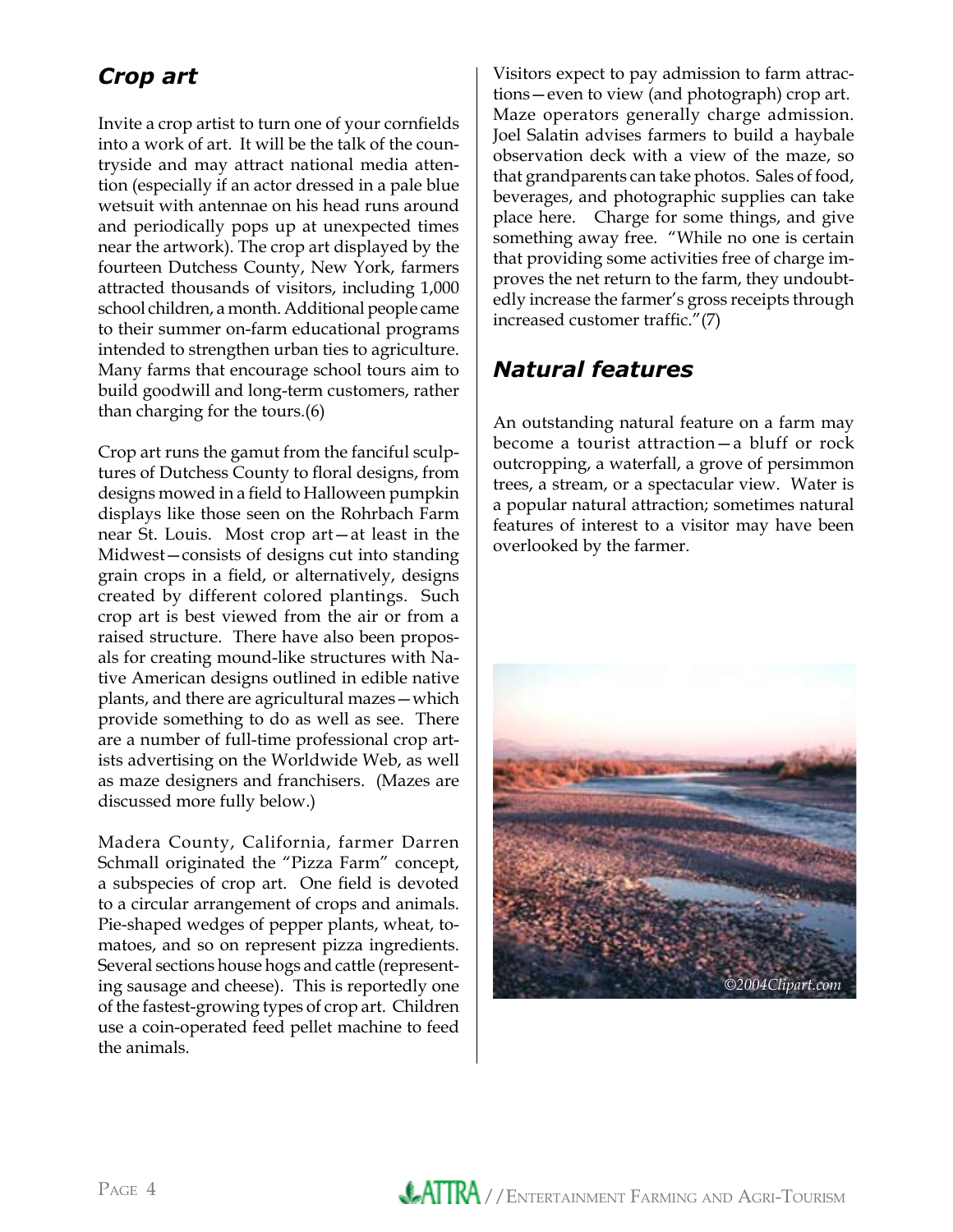### *Festivals/ pageants/ special events*

Special events can mean either private parties or public events. They range from offering food, drink, and overnight accommodations to sportsmen to birthday parties, weddings, company picnics, and Halloween festivals. To put on an annual festival or pageant open to the public may be beyond the scope of all but the largest farm entertainment businesses. Individual farms often participate in a countywide or regional festival, with significant government and organizational sponsorship. A few farms are now hosting 700 to 1,000 visitors per day for their unique offerings. Farms along the road to well-known annual festivals can find many ways to participate in opportunities created by the increased tourist traffic.

#### **Children's Activities for a Harvest Festival**

- Vegetable Contest (from children's gardens)
- Vegetable Bingo (cards with names and/or pictures; veggie seed prize)
- Flower Smashing (using rubber mallets to flatten flowers between thick sheets of paper, making nice, flower-patterned cards)
- Vegetable Shape Mobiles (sticks and cutouts from old office paper)
- Ecopots (newspapers made into little pots for planting seeds)
- Chia Pets (paint faces on old footie stockings filled with soil and grass seed)
- Potato Prints (tried and true)
- Making Recycled Paper (need blender, water, flat strainers)
- Hair Wreaths (raffia, flowers, ribbon)
- Bookmarks (tried and true—wax paper, flowers, and an iron.)
- Root/Stem/Bud/Seed (kids have cards with words and must match to appropriate produce after brief lesson)
- Seed Sprouts in Baggies (soaked bean seeds, paper towels, baggies)
- Leaf Prints (leaves, crayons, paper)

*(from Karen Guz, Horticulture Associate, Bexar County, Arizona, listserve: communitygardening@ag. arizona.edu, 6/25/98)*

living for the developmentally disabled. Many small herb or vegetable farms offer classes in cooking, arranging flowers, or making herbal medicines. They depend on these activities to help build a clientele for their main products.

Farms have traditionally offered field days, sometimes sponsored by a farm organization. Many tours are also considered educational.

Some of the best examples of farm diversification involve education. Two of the most notable are The Land Institute (which has just received a grant to launch a 50 year research project on perennial grains) and Heritage Farm, home of the Seed Savers Exchange and Seed Saver publications. Launching such an en-

## **Things to Do**

### *Farm schools/workshops/ educational activities*

The educational activities offered on farms range from day classes or short-term workshops to fullscale, accredited courses of study. Farm schools accommodate interns or apprentices, and some charge tuition for the learning opportunity. There are also farm schools geared toward residential

terprise takes considerable connections, savvy, outside-the-box thinking, and dedication. It is a life's work dedicated to something beyond just farming, and is certainly not for everyone.

Many of the farms listed in the on-line database of Sustainable Farming Internships and Apprenticeships, maintained by the National Center for Appropriate Technology (*www.attra.ncat.org*), have elements of an educational or entertainment farm. Several plantations on the Potomac River, including Mt. Vernon, have been turned into educational farms. The workers on Mt. Vernon grow 18th-Century crops and gardens, use 18th-Century tools, and dress in period costumes.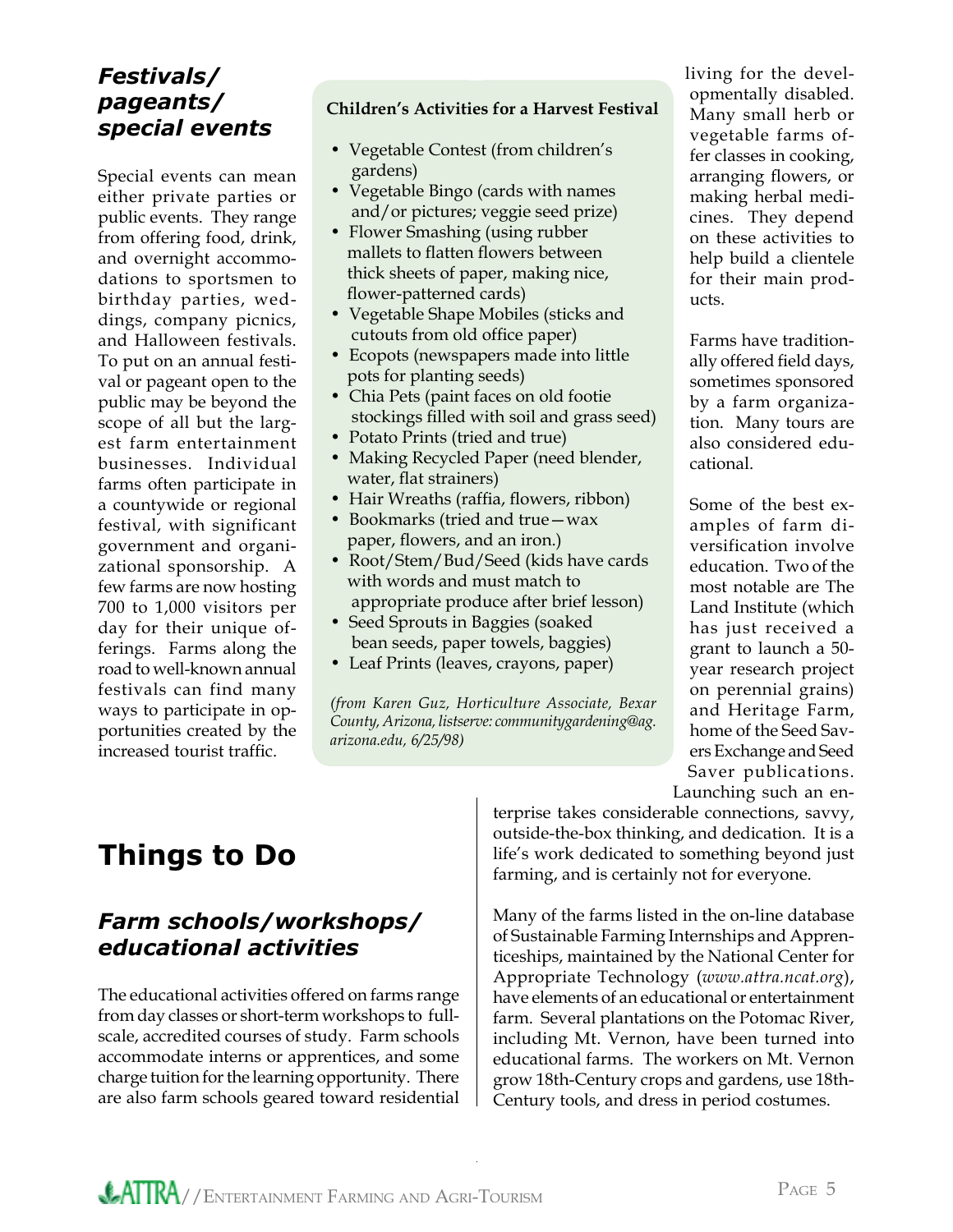### *Accommodations for outdoor sports enthusiasts*

Some farms adjacent to recreational areas build a business catering to the needs of visitors to those areas. A farmer in Missouri opened a lunch counter for the convenience of parents bringing children to a nearby summer camp. Farmers in the Adirondacks regularly accommodate skiiers and hikers with shade, food, and drink, sometimes extending to overnight accommodations. A 1500-acre wheat farm on the Great Plains became a pheasant hunting ranch in the off-season, with a lodge and a gift shop (more about fee hunting below).

### *Petting zoos/children's amusements/playgrounds/ horseback riding/hayrides*

Old McDonald's Children's Village, Sacket's Harbor, is the largest petting farm in New York. Near Watertown, on the Seaway Trail, the Children's Village was started as a way to increase cash flow to expand a market hog and feeder pig business. Ponies, rabbits, ducks, lambs, baby goats, calves, and piglets are sure-fire attractions for city children (and their parents). Pony and wagon rides are part of the mix. Playgrounds and hayrides also provide something for children to do at Pick-Your-Own farms.

Balky Farms in Northfield, Massachusetts, invites school classes to visit during lambing season in March and April. Baby crias, pygmy goats, and bunnies are also winners. Cheviot, Dorset, and Navajo Churro sheep, geese, peacocks, emus, oxen, Black Angus cattle, relief heifers, miniature horses, and donkeys succeed with the more venturesome. Tendercrop Farm in Newbury offers "buffalo viewing," while Valley View in Charlemont hosts llama-picnic treks. More information on animal entertainment can be found in the 2004 NRCS publication *Success Stories—Agritourism, Direct Marketing, Education, Conservation, Agritainment*. (Call 1-888-LANDSCAPE or see *www.nhq.nrcs.usda.gov/RESS/econ/ressd.htm.*)

### *Pick-Your-Own (U-Pick)*

In the 1970s U-pick farms were at their height of popularity. Families with three or four hungry teenagers and full-time homemakers were still common. Canning a couple of bushels of green beans or putting a flat of strawberries in the freezer helped out the family budget significantly. Raw materials were harder to come by than labor, compared with today. Canning has been all but eliminated today as a home activity because it represents a lost opportunity for the housewife to be gainfully employed, instead of receiving nothing for her hard work (i.e., the opportunity cost of labor) putting up the winter food supply. Small batches of gourmet recipes may be stored in the family freezer, but more than 50% of U.S. meals are now commercially prepared and eaten away from home. While U-pick operations can still be found, successful ones are most likely to be part of the whole entertainment-farm enterprise mix.

U-pick offers several advantages to farmers. They are relieved of the burden of finding and paying temporary seasonal labor at harvest time. This type of labor is becoming harder and harder to find. The hours are long and hot; the work, backbreaking. If people can be persuaded to pick as entertainment and get a few cents off per unit, the farmer is way ahead. However, sustainable farmer Kelly Klober has observed, "The whole premise of 'here we are/come out and get dirty picking our crops/then pay us handsomely for the privilege' is a hard sell" (8) in today's world and may depend on how attractively the experience can be packaged and how aggressively it is marketed. Above all, the average farmer's natural distaste for selling must be overcome and he must learn to think like a customer. This means, at a minimum, creating adequate parking, having restrooms, having a safe entertainment area for small children, and working with an insurer on liability issues. Small children are best kept away from the picking area, as they contribute disproportionately to damaged crops and "inventory shrinkage." Attention to these basics will help build repeat sales, a primary goal of all direct marketing.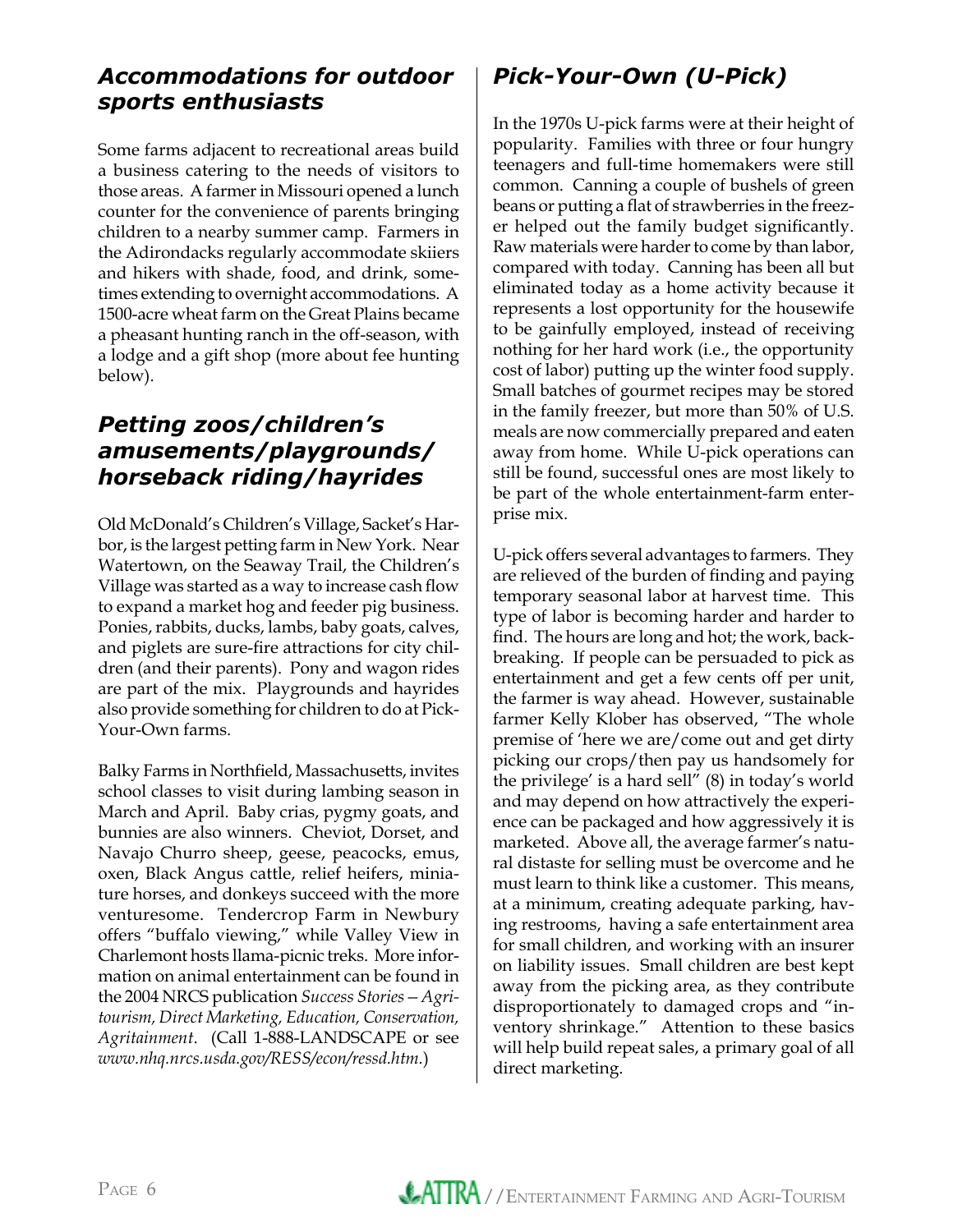#### **Related ATTRA Publications**

- *Direct Marketing*
- *Lavender Production, Products, Markets, and Entertainment Farms*
- *Reap New Profits: Marketing Strategies for Farmers and Ranchers (with SAN)*
- *Agricultural Business Planning Templates and Resources*

U-pick operations do best when they are located within an hour's drive of a population center of at least 50,000 people. This stipulation leaves out much of the Midwest, mountain states, eastern Kentucky, and parts of the Deep South. U-pick is about selling to families who do not have the space to grow their own seasonal vegetables in quantities sufficient for canning and freezing. The mix of vegetables and fruits will depend on customers' tastes (constantly becoming more sophisticated), rather than on what can most easily be grown. Like other forms of entertainment farming, U-Pick will be adversely affected by any dramatic rise in the price of gasoline.

### *Themes for entertainment farming*

Most entertainment farming depends in large part on attracting visitors from urban centers. Your neighbors in all likelihood won't be your customers. Something about your farm must be so distinctive that it draws people from long distances—even Canada or Europe. Perhaps you could invite a Native American group to hold regular pow-wows on your land; you operate the food concession and give tours of your farm dressed in a pioneer costume. Hold a summer festival. Add a historical garden to increase the draw. Add a gift shop, an antique shop, a lunch counter, crafts, botanical products. Add a herd of buffalo. People will come from Europe to see a herd of buffalo or prehistoric White Park cattle when they won't cross the road to see your prized Black Angus. Have a widely publicized farm festival—harvest festivals with music and plenty of good food and drink, and maybe face painting and personalized cupcakes. In the fall, public schools emphasize the American fall holidays,

in which the pumpkin plays a significant role. Pumpkins are easy to grow, readily available, large, and colorful. Invite busloads of school children to visit your farm.

Following the disastrous Missouri/Mississippi River flood in 1993, the Rohrbach Farm, 50 miles from St. Louis, turned a significant portion of corn/soybean acreage into an entertainment farm featuring pumpkins. One field became a parking lot, with ample room for tour buses. When visitors come (by busloads) to view the large, attractive, free crop-art displays constructed by the Rohrbach clan, few leave without buying a pumpkin or something from the farm store.

The pumpkins are, of course, not pumpkins of eating quality. Those pumpkins remaining after the season is over are taken out into the woods to compost. One lesson the modern farmer learns, according to Joel Salatin, is that you have to accept a certain amount of waste and have to give something away free at times. (For a more complete account of activities at the Rohrbach Farm, see the ATTRA publication *Direct Marketing* and the Winter 1999 issue of USDA's *Small Farm News*).

### *Mazes*

Mazes are another option. In 1993 Don Frantz (a former Disney producer) created a 3.3-acre dinosaur maze in a Pennsylvania cornfield, and later created the American Maze Company, now producing increasingly elaborate mazes around the country and advertising on the Internet. The success of this farm entertainment venture has inspired a number of competitors throughout the American Cornbelt. Frantz says, "We try to keep them entertained for about two hours (about the length of a movie), and charge them about what they'd pay for a movie." He recommends good crowd control, ample restroom facilities, refreshments, and other farm products to sell. Most important is an integrated marketing plan, which the top maze designers now all sell as part of their design packages.

The Jamberry Farm, Madill, Oklahoma, features a 3-acre maze, funded in part by a grant from the Kerr Center in Poteau, Oklahoma. Visitors pay \$5 to walk through the maze and the farm's 5-acre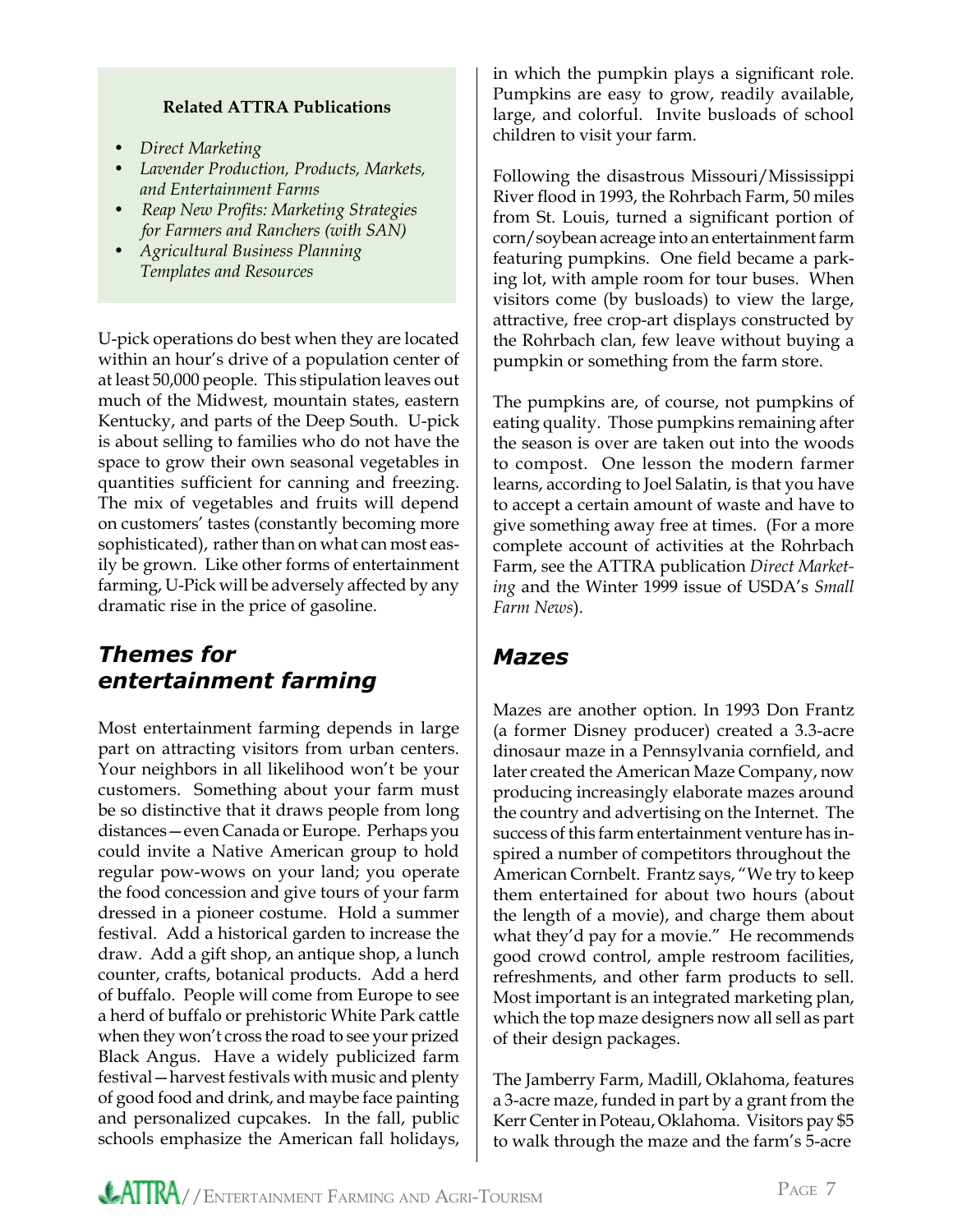

**Maze puts Colorado farmer in the black**

A cornfield "Bronco" maze has put the Glen Fritzler 350-acre vegetable farm in the black for the first time in 10 years. Busloads of school-children and tourists pay \$6 each to walk through the maze, created by Utah designer Brett Herbst's patented process. By the fall of 2000 Herbst had done 61 mazes. The Bronco is, of course, the mascot of Denver's professional football team.

Herbst gets a fee for the design and a percentage of the gate. The Fritzler family mans the ticket booth and sells t-shirts, often until 10 p.m. on weekends. Fritzler is thankful to have found a good way out of the agriculture boom-bust cycle by offering to entertain the public and create a new stream of steady income. For more information on Fritzler's maze, call 970-737-2129.

*From the listserve Market Farming, Sept. 12, 2000. Market-farming@franklin.oit.unc.edu*.

pumpkin patch (or ride a hay wagon). The farm also features a picnic area, a playground, and pumpkin sales. Personnel from the nearby Noble Foundation assisted in setting up the maze.

#### **Joel Salatin's List of Farm Activities**

- Petting zoo
- *i* Baked treats
- $\mathscr N$  Hay rides
- $\mathscr N$  Homemade toys
- $\mathscr S$  Full food service
- $\mathscr S$  Company parties
- $\mathscr P$  Pumpkin patch
- *i* Concessions
- $\mathscr S$  Straw bale maze
- Arts and crafts
- $\mathscr N$  Haunted house
- Miniature golf
- **∕ Observation deck**
- **∕ Catering**
- $\mathscr P$  Face painting
- $\mathscr P$  Bonfire with marshmallows

See **Appendix B** for more ideas about entertainment farming enterprises.

## **Things To Buy**

The bottom line for most entertainment farms is how much you can sell—either now or later—to the people attracted to your farm. Surprisingly, many farmers feel that even farmers' markets are primarily useful in building a steady customer base, not in daily sales. These potential customers will get to know you and later seek you out to meet their unique needs. This is the principle of "relationship marketing." Sell to people who come to know you and count you as a friend. Your farm store or gift shop should display your farm's finest products to maximum advantage to build repeat sales.

### *Food and drink*

Outdoor activities on a warm day will make anyone thirsty. Ready-to-eat food and a selection of beverages are part of the experience of your entertainment farm. They can also be a profit center. Be as creative as you can, and try to have refreshments that fit your farm's theme.

PAGE 8 **ATTRA** / ENTERTAINMENT FARMING AND AGRI-TOURISM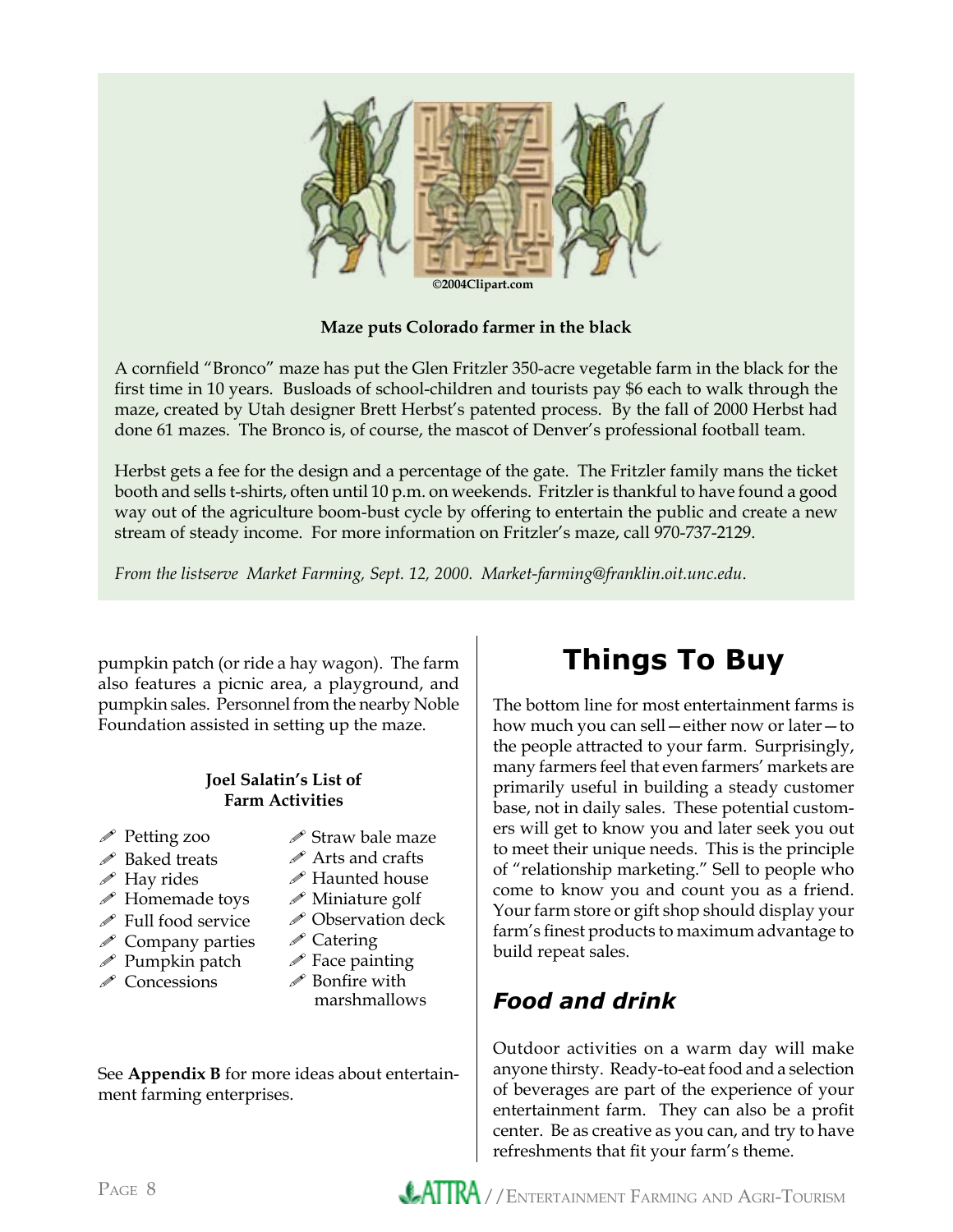If you operate a winery, you will naturally have your products displayed. Think of opportunities for selling cold beverages to the grandparents photographing the maze, the u-pickers, the children who have just done 100 turns on the slide out on the miniature haymow. On a recent visit to an herb farm, I was offered the opportunity to buy a commercially bottled nutraceutical drink—containing St. Johnswort, valerian, and guarana. Apple cider

is a good drink for the Midwest, and people may want to buy a gallon to take home.

Homemade ice cream, sandwiches, fresh fruit, barbecue, and roasting ears are all possibilities for ready-to-eat food sales.

### *Gifts and souvenirs*

There is a huge industry overseas manufacturing regional souvenirs for the U.S. If at all possible, have your gift items represent your farm, something that is actually produced locally. Stick to a theme, something that truly represents the uniqueness of your farm and your region. Items for sale on an herb entertainment farm can include everything from potted rosemary plants to a complete set of essential oils for aromatherapy. Wood carvings (traditionally done in the slow winter months), dolls, quilts, basketry, wheat weavings, pottery, packets of heirloom seeds, and decorative items such as fresh and dried flowers, pumpkins, corn shocks, and handloomed wool—as well as foods, such as meats, cheeses, other milk products, and winter squash—are all possibilities. One farmer realized that decorative shocks were worth more than his corn. Another sold echinacea flowers when the bottom dropped out of the market for echinacea root. Research by the North Central Region Extension Service revealed that wood is the medium preferred by tourists for crafts. This research also determined that women probably don't charge enough for the craft items they market, since men typically charge two to four times as much.

You will need an approved commercial kitchen for any value-added food products produced on the farm. This type of facility can cost \$100,000

**Farmers who have become successful in value-added enterprises typically find retail profits so attractive that they begin to purchase, rather than grow, much of their raw material. The farm then takes on the character of a land-based business enterprise, not just a producer of commodities.** 

or more—if, typically, you must build a separate building from the ground up. You will need access to an approved slaughterhouse for any meat products. (For more information, see Joel Salatin's book.) Alternatives include a cooperative community kitchen or renting a commercial kitchen. Cornell University is even developing a mobile commercial kitchen. Be familiar with

your state's processing regulations if you are planning to sell on-farm processed food to the public State health departments or departments of agriculture, universities, and business incubators can assist.

### *Shopping at the farm store*

Maureen Rogers of The Herbal Connection provides this advice (originally from *Bottom Line*/*Business*, 1/97).

The key to successful retailing for [the next few years] will be to make shopping not merely pleasant but entertaining as well. Despite the growth of catalog shopping, consumers will continue to go to stores. But the stores they visit will be the ones where they not only find what they like at the right price, but where they can have a good time. Bookstores with coffee bars are a good example.

A 1992 study of tourists' shopping habits, conducted by the North Central Regional Extension Services, determined that "after meals and lodging, [tourists] spend most of their tourist dollars on clothing, crafts, and local food products. Almost 70 percent buy gifts for future events and for mementos" (*Small Farm News*, September-October, 1993, p. 3). Consider installing a convenient automatic teller machine  $(ATM)(9)$ 

Farmers must be prepared to sell themselves as well as their businesses, so image is all-important. People want to see an attractive facility and personnel—neat and clean. Location and appearance are the most important aspects of a farm business that caters to the public— not necessarily price.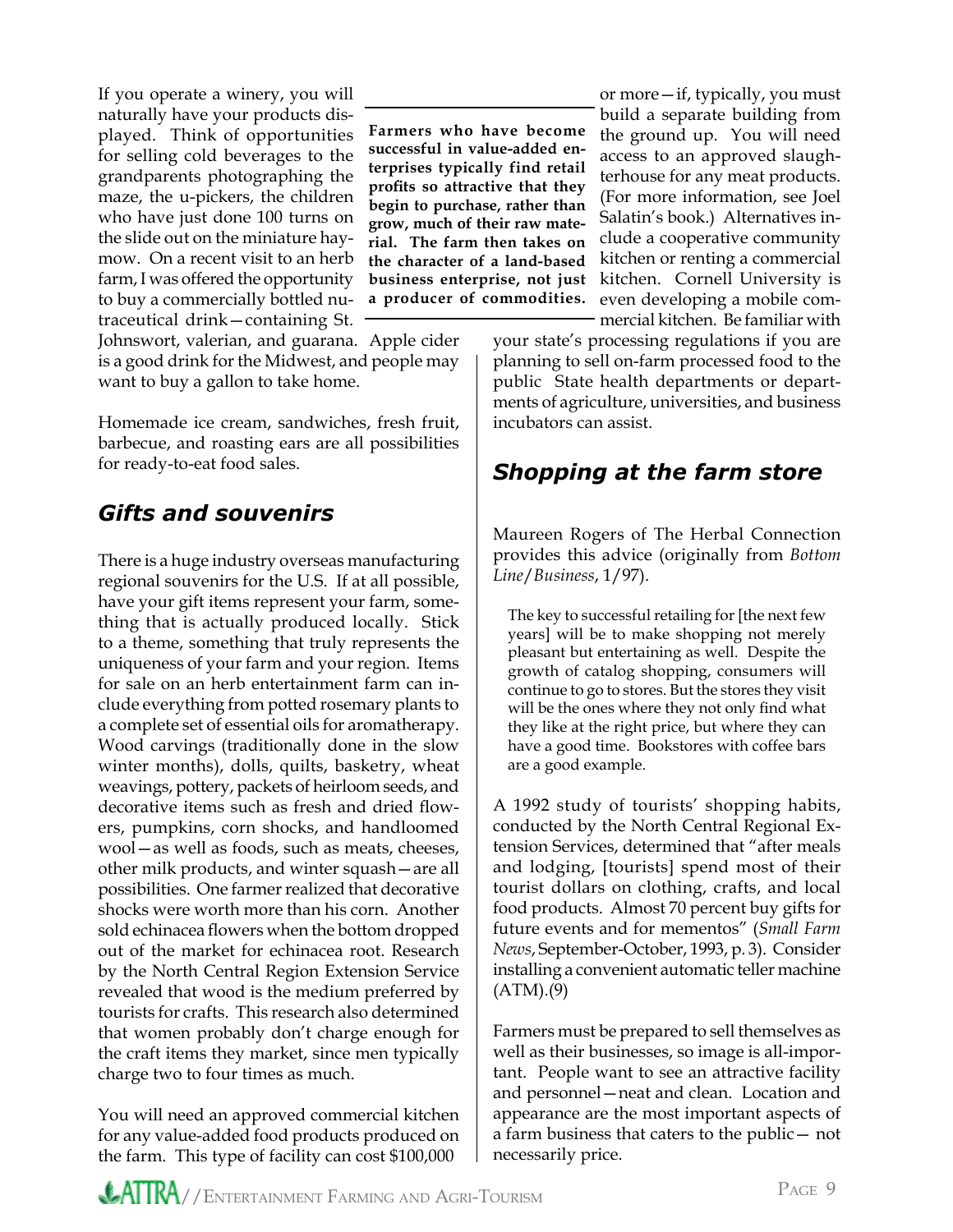Remember that return customers are the key to success. Eighty percent of your business comes from 20% of your customers, and it takes five times as much money/time/effort to get a new customer as it does to keep an old one.

### *A Maine farm store*

In the mid-1980s Gregg and Gloria Varney bought his parents' Maine farm after they sold their dairy herd.The farm included excellent crop land. The Varneys' first farm business was Gloria's yarn shop, which started people coming to their farm. This became the impetus for the Varneys to expand their offerings at the farm store to include their own meats (beef, veal, lamb, pork, chicken, and turkey), raw milk, and baked goods. In 1994, with the help of apprentices, Gloria and Gregg implemented a five-year plan to "learn how to make cheese and raise small scale animals with minimal grain purchases." After initially hitting a wall when they realized they needed a state-inspected cheese facility and pasteurizer that could cost \$10,000, they arranged to borrow the money from future customers, paying off the loans with food from the store. For example, a \$100 loan could be redeemed at a later time for \$110 worth of farm-raised food.

The goat-cheese operation has been a huge success, and it allows an April to November schedule that fits in well with their farmers' market schedule and the Thanksgiving season, giving them a break from the end of November for the next six months. In 1995 the Varneys became 100% organic with the conversion of the dairy cow operation. They now have more than 100 organic cows.

Their product line in the farm store has expanded, as well. Surplus vegetables go into value-added products such as pickles, relishes, and stewed tomatoes. Other excess is used to feed the pigs and chickens. This integrated operation is a big hit with customers, who now have no question about where their food originates. People now come to the farm not just to buy their food but to spend time there and let their children see the animals.(10)

The Varney Farm is not the only farm in Maine oriented toward tourism, and there are regularly scheduled regional farm tours. Tickets to farm daytrip tours in Maine, generally including two or three farms in a single county, cost \$12 to \$15 per person, with children under 12 free. Lunch is extra.

### **Highlight a garden path**

Appleton Creamery is a small-scale goat farm and dairy where Brad and Caitlin Hunter also grow flowers and organic vegetables, including many heirloom varieties. Brad, a home brewer and wine maker, has included in the garden two essential ingredients for beer and wine—hops and grapes. A collection of bird houses surrounds the traditional cottage garden, where the Hunters grow edible flowers and herbs to use in the farm's goat cheeses, and a path through the garden leads to the barn, where visitors can see the goats.

The grounds also house "garden sculpture" created out of found objects—old farm equipment, flea market furniture, cast-off children's toys.

### *Nature-based tourism*

A further option for recreational farming is leasing wooded land or marginal cropland for hunting, fishing, or hiking. Hunting leases are the most common form of recreation leases and can range from one-day trespass fees to guided trips and lodging. Of course liability, licenses, and regulations are important considerations in planning for a recreational lease.(11) Such use can sometimes be combined with overnight lodging, campgrounds, and a farm store. Texas A&M University, *http://survey.tamu.edu/ntactivities*, has a program at its La Copita Ranch to train land managers in hosting this type of tourism.

For information and technical advice on licenses and regulations, contact local offices of the following agencies.

- Fish and Wildlife Service
- USDA Natural Resources Conservation Service
- State Department of Natural Resources

PAGE 10 **ATTRA** / ENTERTAINMENT FARMING AND AGRI-TOURISM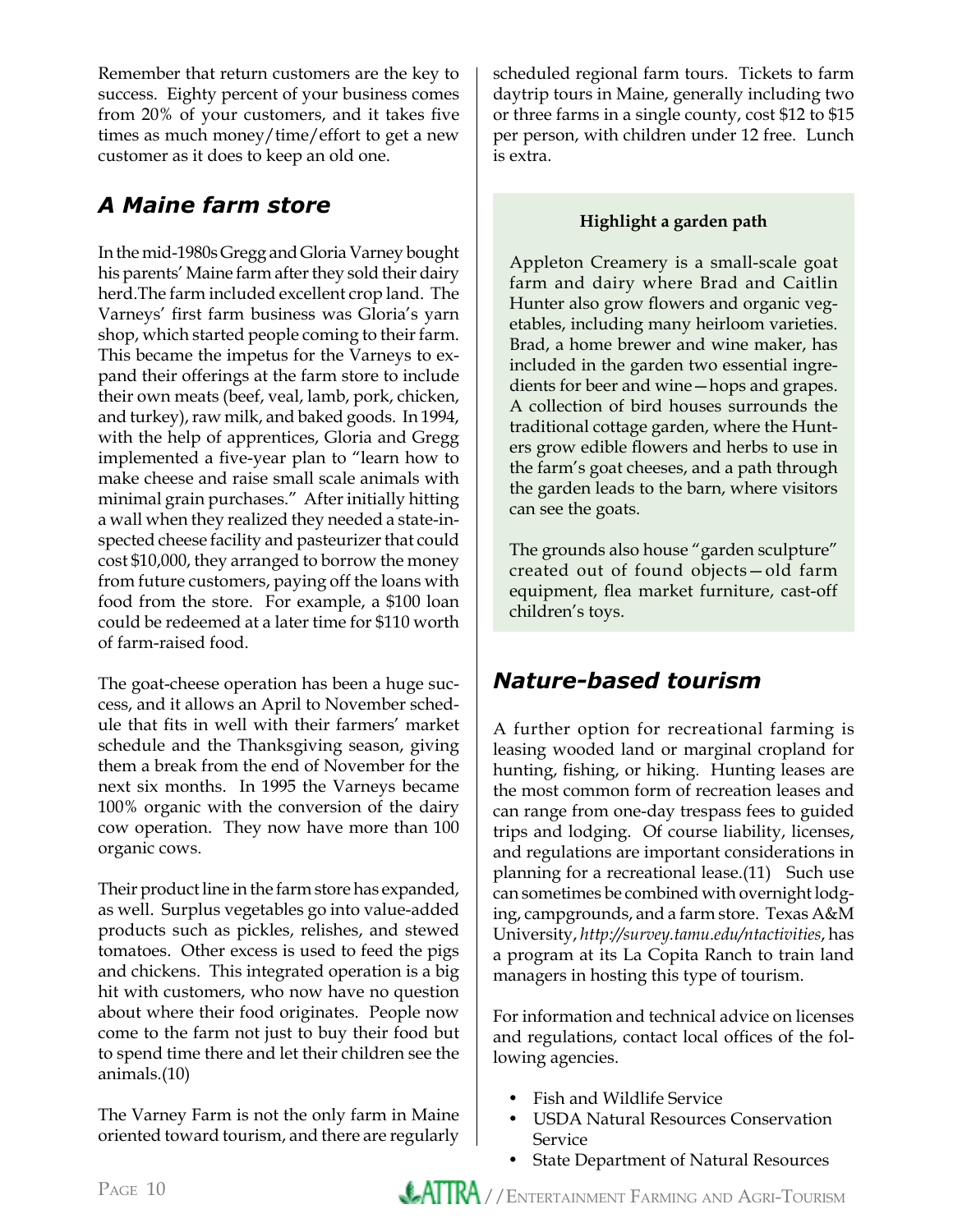Another source of information on hunting leases is *Managing Your Farm for Lease Hunting and a Guide to Developing Hunting Leases*.(12)

### *e-Commerce*

With a click of the mouse a worldwide audience can gain access to your information. More and more sites featuring particular farms and selling farm products directly to consumers are joining the organization-sponsored producer directories now on-line. Some farm Web sites are listed in ATTRA's *Direct Marketing* publication.

### *Liability*

Liability issues for farms that host the public are generally resolved with appropriate insurance. Insurance needs will vary by operation. Neil Hamilton's book *The Legal Guide for Direct Farm Marketing* provides guidance on choosing and consulting with an independent insurance agent (see **Resources**, below). Insurance representatives can provide guidance on specific steps for reducing risks of your operation. A new database on farm injuries can be found at *www.nsc. org/necas/*.

Specific examples of how individual farms have handled insurance needs may be found in the NRCS publication *Success Stories—Agritourism, Direct Marketing, Education, Conservation, Agritainment*. (Call 1-888-LANDSCAPE or see *www.nhq. nrcs.usda.gov/RESS/econ/ressd.htm*.)

### *Complying with the Americans With Disabilities Act (ADA)*

Modifications to allow the differently abled access to your farm attraction include the following.

- space reserved for handicapped parking
- a farmstand with a hard packed or paved surface
- one bathroom accessible to the handicapped (can be rented)
- a ramp to a platform that's slightly higher than the hay wagon (for handicapped access to hayrides)
- a "long reacher" for apple picking
- raised beds for strawberry picking
- for seasonal events, a sign saying, "If you need assistance…."
- large-print signs, brochures, or audiotapes of brochures.
- door openings at least 32 inches wide (to accommodate wheelchairs) and doors able to be opened with a closed fist (knobs are out).
- rugs taped to the floor with velcro.

#### **Guarding against risks to children on the farm**

#### Age 0–5

Careful supervision by adults. Physical barriers such as locks and fences. Safe distractions. No riding on farm machinery.

#### Age 5–10

Consistent rules; discussing safe behavior; careful supervision of activities.

### Age 10–16

Consistent rules, with consequences for infractions and rewards for safe behavior.

### Age 16–18

Prohibition of drugs and alcohol. Emphasis on acceptance of adult responsibilities. Opportunity to be role models for younger children.

An Americans with Disabilities Act (ADA) representative will usually be glad to come out and advise you on specifics.

Risks incurred when the public is invited to a farm may include soil compaction, damage to orchards and crops, litter, and of course increased liability. Such costs have been estimated at \$1 to \$2 per visitor, which should be factored into fees and prices.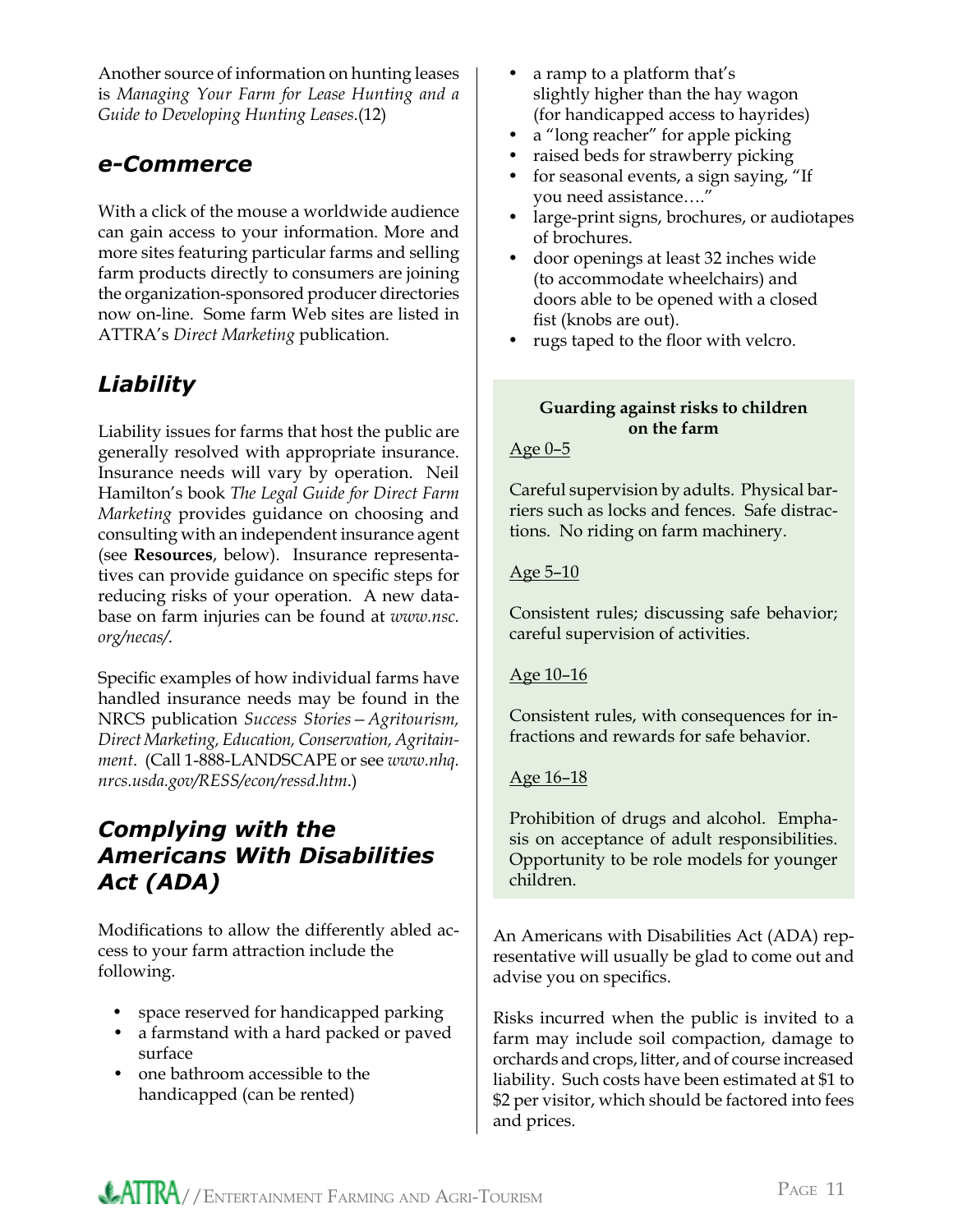### *Conclusion: The New Outlook*

Professor Duncan Hilchey of the Cornell Sustainable Agriculture program advises American farmers:

Growers have to adopt a new outlook and switch their thinking away from production toward giving today's consumers what they want. That might include farm tours, value-added products, or even adding a petting zoo. People come out to the farm these days not so much to buy large quantities of produce, but for the immersion experience for themselves and their children. They are looking for a farm-fresh feeling—not just food.(6)

The University of California's Small Farm Center has developed an on-line agricultural tourism directory (*www.calagtour.org*) to provide tourists with an easy way to "search for a farm experience." Farm proprietors interested in a listing are encouraged to contact the Center.(13) A national agri-tourism database (*www.farmstop. com*) complements those developed by Illinois, Texas, and other states.

The number-one requirement for a successful agri-entertainment venture is an abundance of energy and enthusiasm. A willingness to think unconventionally may be equally important. Whatever you do, do it with a flair for showmanship. Let your creative side come out. With enough thought, ingenuity, determination, and capital, almost any farm anywhere could be adapted to agri-entertainment. Stiff-necked individualism and suspicion of change work against success in entertainment farming. A willingness to provide what the public truly wants and is willing to pay for is the way to success. Just as the railroad barons of the 19th century needed to start thinking of themselves as being in the transportation business (instead of the railroad business) in order to compete successfully in the 20th; so the farmers of the 21st century must begin thinking of themselves as being in the land management business, rather than the farming business, in order to reach their farm family goals and dreams.

#### **Databases**

- **National**: *www.farmstop.com*
- **California**: *www.calagtour.org*
- **Texas Nature Tourism Database and Workbook**: *http://survey.tamu.edu/ ntactivities*
- **Illinois**: *www.leisurestudies.uiuc.edu /agritourism*

### **References**

- 1) Salatin, Joel. 1998. You Can Farm: The Entrepreneur's Guide to Start and \$ucceed in a Farming Enterprise. Polyface Inc., Swope, VA. 480 p.
- 2) Klonsky, Karen et al. 1993. Marketing crafts and tourist products. Small Farm News. September–October. p. 3. [ar ticle based on a survey of 1,400 farm crafts marketers by North Central Regional Extension Service, University of Nebraska]
- 3) Buck, Cathy. 1995. Ag tourism opens op portunities; Crop art is more than pretty pictures. American Agriculturist. September. p. 7.
- 4) Hancock, Gael. 2000. Pick-your-own methods for marketing your pick your-own farm. AgVentures. August– September. p. 10.
- 5) Beetler, Dianne L. 1996. On-farm tour ist attraction. Small Farm Today. October. p. 52–53.
- 6) Hilchey, Duncan. 1993. Agritourism: Op portunities and Challenges. Farming Alter natives. Summer. p. 1.
- 7) Hilchey, Duncan. 1999. Regional food identity. Farming Alternatives. Summer. p. 1.
- 8) Klober, Kelly. 2000. U-Pick Marketing. Small Farm Today. May. p. 41–42.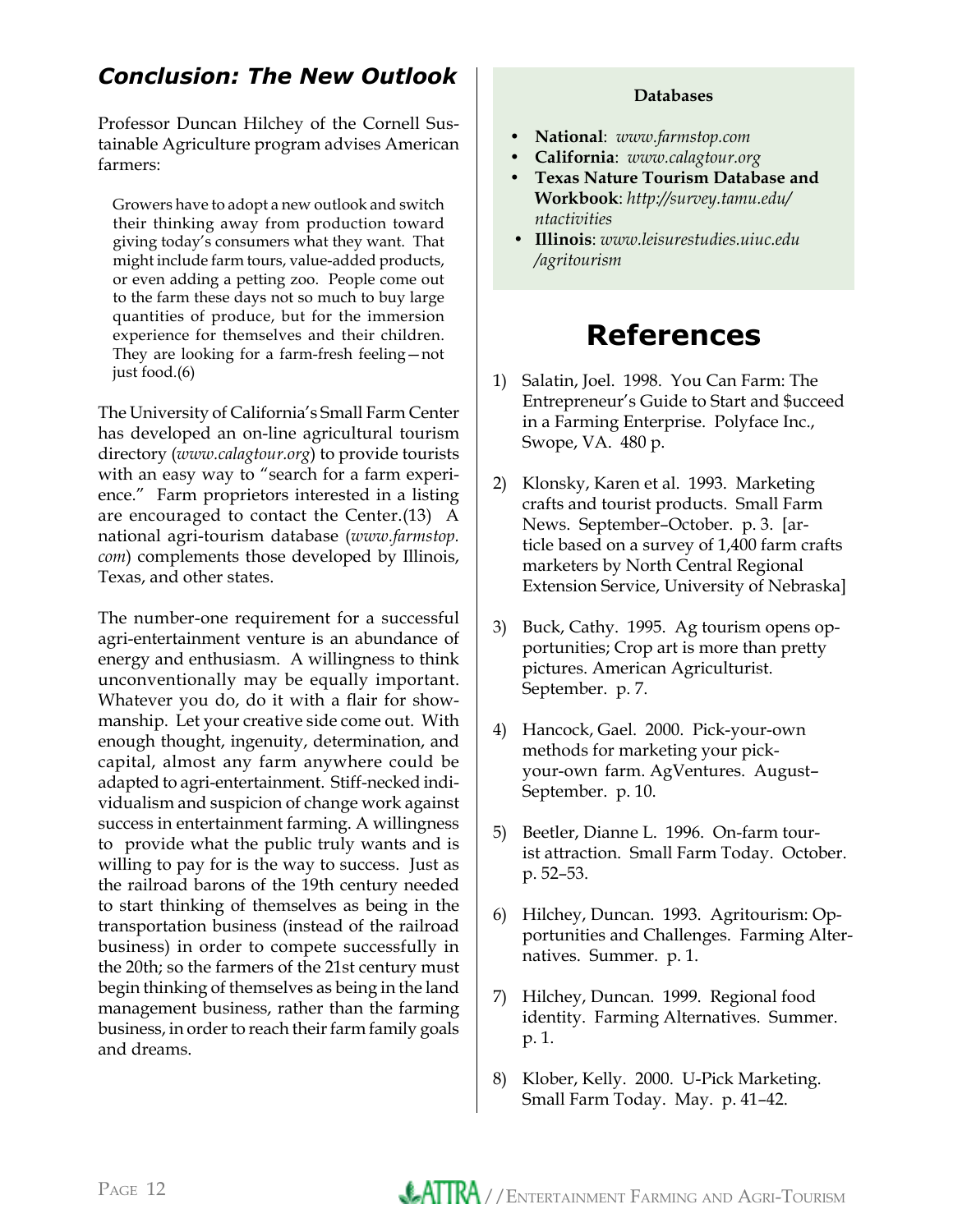- 9) Kuerstenberg, Kelly. 2003. ATMs on the farm and at the market. The Seasonal Mar keter. January. p. 1.
- 10) Adapted from Maine Organic Farmer & Gardener (MOFGA) News. June-August 2000. p. 27.
- 11) Elias, Debra. 1996. Recreational Leases. Minnesota CRP Information Series. December. 2 p.
- 12) Delaware Cooperative Extension Service. 1988. Managing Your Farm for Lease Hunting and a Guide to Developing Hunt ing Leases. No. 147. DCES, Georgetown, DE.
- 13) Small Farm Center University of California One Shields Ave. Davis, CA 95616-8699 530-752-8136 530-752-7716 FAX *[sfcenter@ucdavis.edu](mailto:sfcenter@ucdavis.edu)*

### **Resources**

### *Comprehensive*

USDA/NRCS. 2004. Alternative Enterprises and Agritourism, Farming for Profit and Sustainability—Tool Kit. 2300 p. Available at *[www.nrcs.usda.gov/technical/RESS/altenterprise/](http://www.nrcs.usda.gov/technical/RESS/altenterprise/resmanual.html) resmanual.html*.

### *Agricultural tourism business development*

Agri-Business Council of Oregon. 2003. Agri-Tourism Workbook. 110 p. *[www.aglink.org](http://www.aglink.org)*.

Cornell University Materials

- Agritourism (Resource Packet)
- Agritourism in New York: Opportuni ties and Challenges in Farm-Based Rec reation and Hospitality (Publication)
- Considerations for Agritourism Devel opment (Publication)
- Farming Alternatives: A Guide to Evaluating the Feasibility of New Farm- Based Enterprises (Publication)

#### *May be ordered from:*

 *Educational Resources Program: 607-255-9252 Media Services: 607-255-2080 Community Food and Agriculture Pro gram: 607- 255-9832 or 255-4413*

Farm and Ranch Recreation Handbook. *[uwadmnweb.uwyo.edu/RanchRecr](http://uwadmnweb.uwyo.edu/RanchRecr)*

Hamilton, Neil. 1999. The Legal Guide for Direct Farm Marketing. Drake University Press, Cedar Rapids, IA. 235 p.

New Mexico Department of Tourism. 2000. "Ag" Tourism.

*[www.nmsu.edu/~redtt/Resources/html/AgTours.](http://www.nmsu.edu/~redtt/Resources/html/AgTours.html) html*

University of Minnesota. 2003. Building a Sustainable Business: A Guide to Developing a Business Plan for Farms and Rural Businesses. Minnesota Institute for Sustainable Agriculture, St. Paul, MN.

 *\$14.00 plus 3.95 s/h; 411 Borlaug Hall, St. Paul, MN 55108; 1-800-909-MISA. [Misamail@umn.edu](mailto:Misamail@umn.edu) Make checks payable to University of Minne sota.*

USDA/AMS. 2000. Direct Marketing Today: Challenges and Opportunities. 58 p.

*[www.ams.usda.gov/directmarketing/DirectMar2.](http://www.ams.usda.gov/directmarketing/DirectMar2.pdf) pdf.* 

 *Order publication from: [velma.lakins@usda.](mailto:velma.lakins@usda.gov)  gov.*

### *Articles of general interest*

Adam, Katherine. 2002. Agritourism: Profit from your lifestyle. Mother Earth News. June–July. p. 18.

Jolly, Desmond. 1999. Agricultural tourism: Emerging opportunity. Small Farm News. Summer. p. 1, 4–5.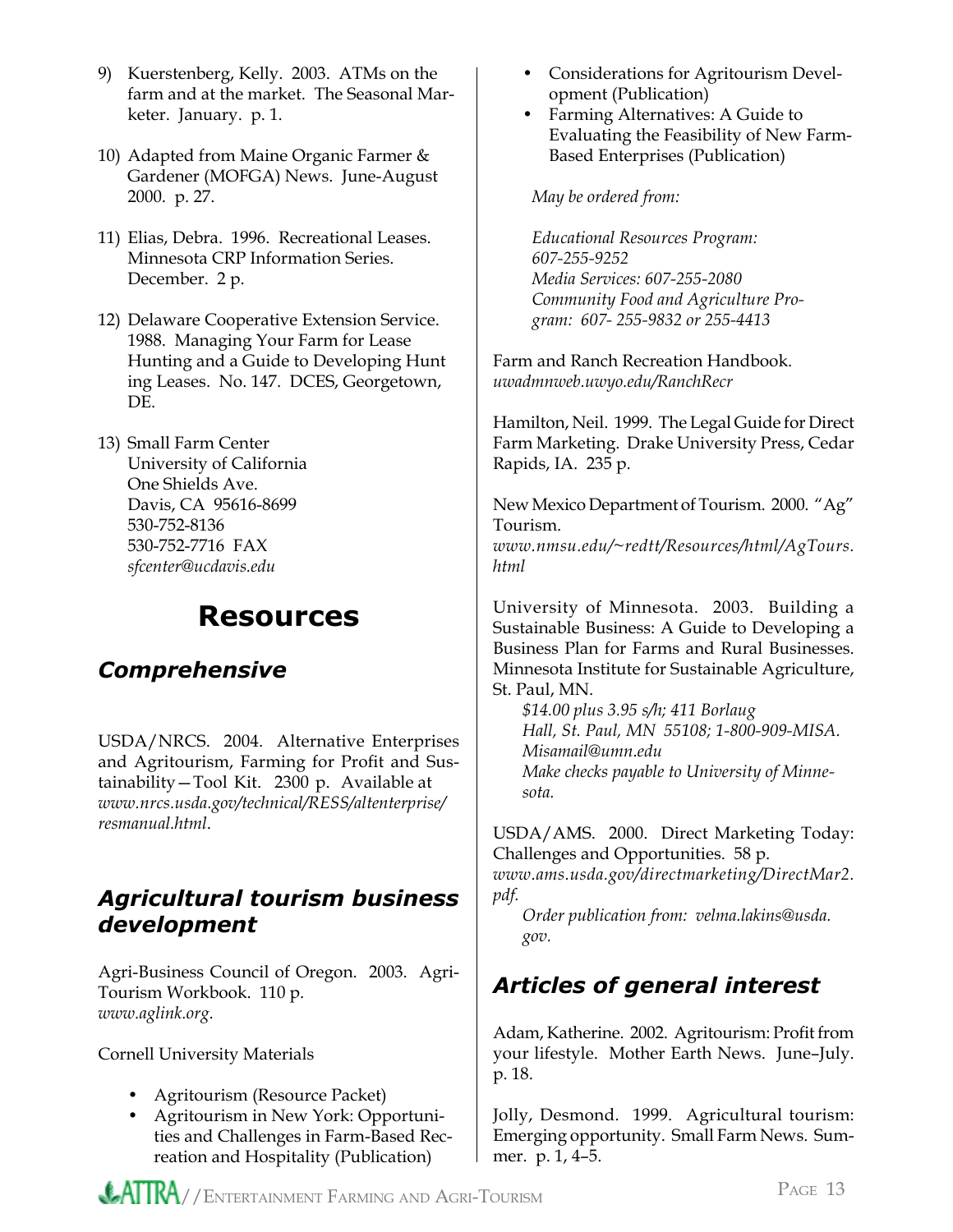Jolly, Desmond, and Jeanne McCormack. 1999. Agri-tourism: A desperate last straw? Small Farm News. Fall. p. 2.

Lyson, Thomas. 2000. Some thoughts on civic agriculture. Farming Alternatives [Cornell]. p. 1, 4.

 *A substantial number of smaller-scale, locally oriented, flexibly organized farms and food pro ducers are taking root [to] fill the geographic and economic spaces passed over or ignored by large … producers. These farms will articulate with consumer demand for locally produced and processed food. Civic agriculture is not only a source of family income for the farmer, but contributes to the social, economic, political and* c*ultural health and vitality of the commun ities in which they exist.*

McCue, Susan. 1999. Successful agricultural tourism ventures. Small Farm News. Summer. p. 1, 6–7.

SAN. 2000. Marketing Strategies: Farmers and Ranchers Reap New Profits. Small Farm Today. May. p. 35–38.

**Entertainment Farming and Agri-Tourism By [Katherine L. Adam](mailto:kadam@ncat.org) NCAT Agriculture Specialist September 2004 ©NCAT 2004 Edited by Paul Williams Formatted by Cynthia Arnold IP109 Slot #95 Version 032505**

The electronic version of **Entertainment Farming and Agri-Tourism** is located at: HTML *[http://www.attra.ncat.org/attra-pub/entertain](http://www.attra.ncat.org/attra-pub/entertainment.html)ment.html* PDF *[http://www.attra.ncat.org/attra-pub/PDF/entertn.](http://www.attra.ncat.org/attra-pub/PDF/entertn.pdf) pdf*

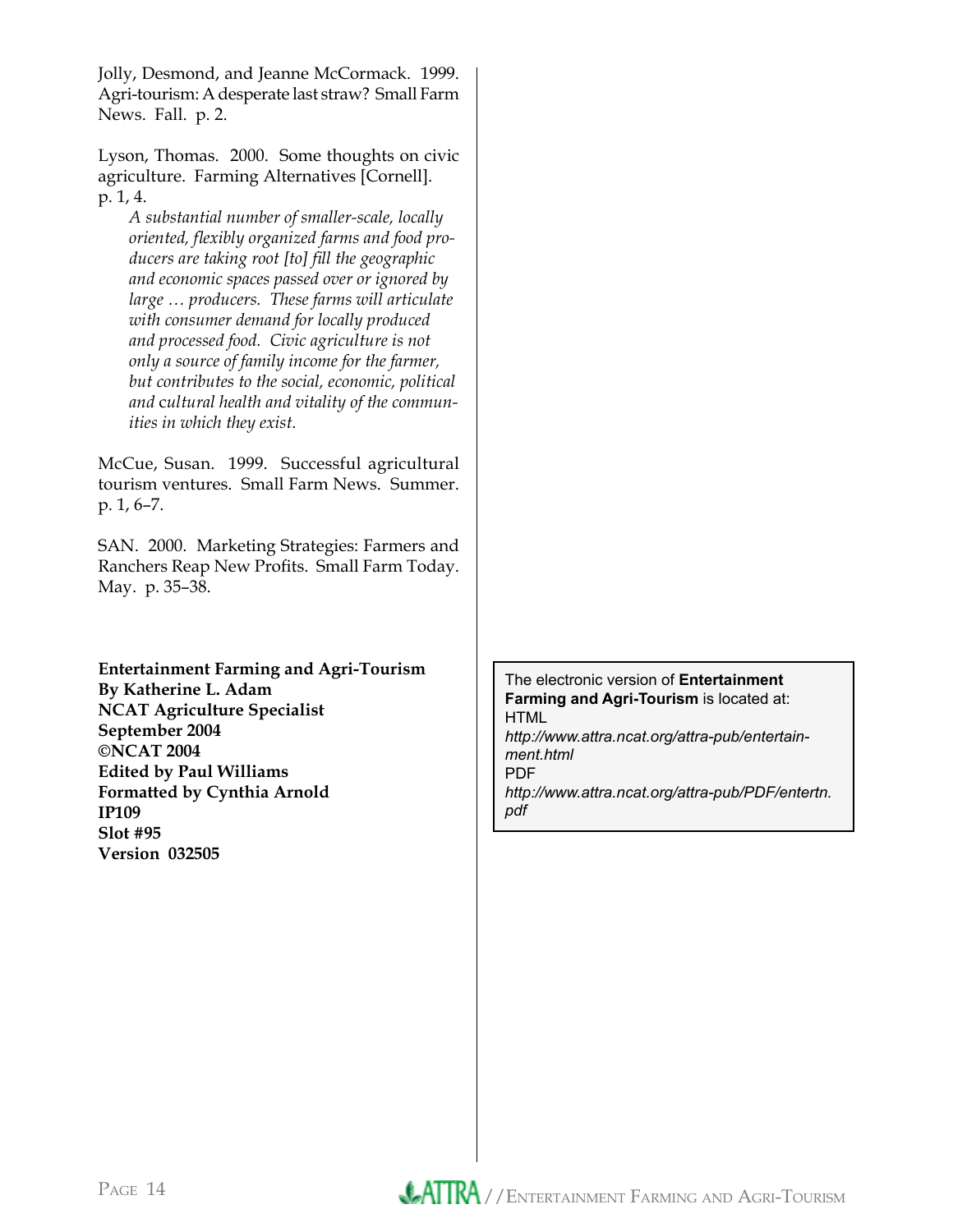### **Appendix A**

#### **Checklist of Agri-tourism Development Considerations\***

#### **Agri-tourism businesses Farm festivals**

- 
- 
- [ ] Market evaluation [ ] Festival mission [ ] Festival mission [ ] Project feasibility evaluation [ ] ] Location of festival  $[$   $]$  Project feasibility evaluation
- 
- 
- [ ] Marketing plan development [ ] Budget strategy
- 
- [ ] Regulations and permits [ ] Insurance needs

- 
- 
- 
- 
- [ ] Visitor market groups [ ] Planning sessions
- [ ] Location of market [ ] Goals and objectives
- 
- [ ] Promotional campaign [ ] Theme
- [ ] Insurance needs [ ] Action plan [ ] Action plan [ ] Appearance of market [ ] [ ] Promotional plan [ ] Promotional plan [ ] ]  $\frac{1}{2}$
- [ ] Appearance of market [ ] Promotional planned in the set of market [ ] Promotional planned in the set of planned in the set of planned in the set of planned in the set of planned in the set of planned in the set of plan
- [ ] Customer amenities
- [ ] Vendor support and policies
- [ ] Coupon programs
- [ ] Evaluation

- [ ] Personal evaluation [ ] Planning committee
	-
	-
- [ ] Financial evaluation [ ] Licenses and permits
- [ ] Business plan development [ ] Attractions, entertainment, food
	-
	- [ ] Promotional campaign
	-
	- [ ] Management considerations
	- [ ] Public safety plan
	- [ ] Evaluation

#### Farmers' markets **Regional agri-tourism planning**

- [ ] Market coordinator [ ] Region identification [ ] Planning meetings [ ] Community involvement [ ] Advisory committee [ ] Concerns about development [ ] Organizational structure [ ] Visitor market groups
	-
- [ ] Vendor fees **[ ]** Resource and attraction inventory
	-
	-
	-
	-

*\* from: Kuehn, Diane et al. 1998. Considerations for Agri-tourism Development. p. 1.*